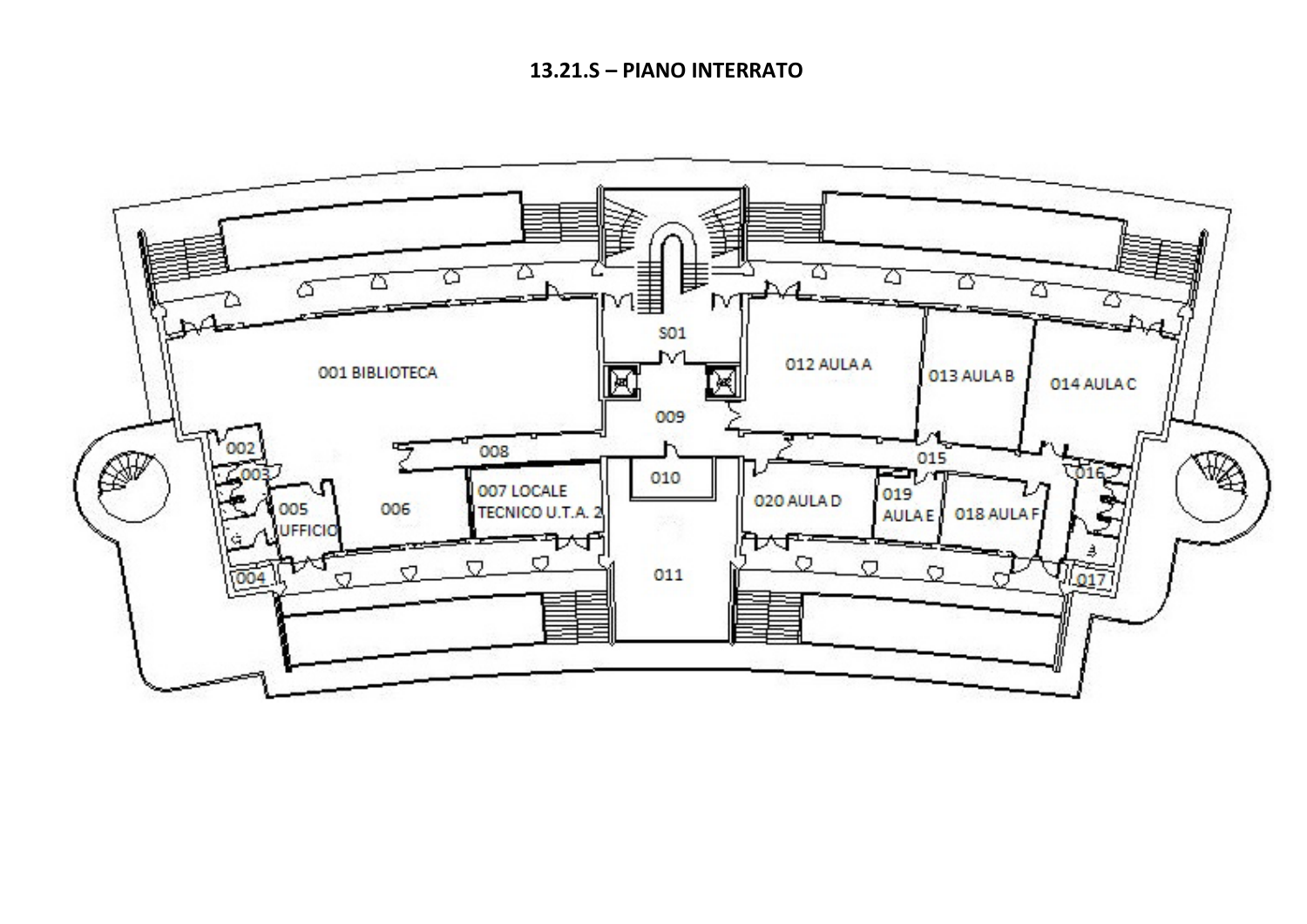**13.21.0 – PIANO TERRA**



| S.I.PE. | <b>COGNOME/FUNZIONE</b> | <b>TELEFONO</b> | S.I.PE. | <b>COGNOME/FUNZIONE</b> | <b>TELEFONO</b> |
|---------|-------------------------|-----------------|---------|-------------------------|-----------------|
| 001     | AULA ATTREZZATA         |                 | 020     | <b>SERVIZI</b>          |                 |
| 002     | <b>SALA SERVER</b>      |                 | 023     | <b>SERVIZI</b>          |                 |
| 003     | SALA SEMINARIO M        |                 | 024     | <b>SALA LETTURA 2</b>   |                 |
| 004     | SALA SEMINARIO N        |                 | 026     | NADDEO T.               | 0521 90 6903    |
|         |                         |                 |         | <b>BANDERINI S.</b>     | 0521 90 6904    |
| 005     | CORRIDOIO NORD          |                 | 027     | SERVIZI                 |                 |
| 006     | <b>SERVIZI</b>          |                 | 029     | <b>PORTINERIA</b>       | 0521 90 6900    |
| 007     | <b>MAURO M.T.</b>       | 0521 90 6920    | 030     | <b>FOTOCOPIATRICE</b>   |                 |
| 010     | <b>DALLA TURCA</b>      | Da assegnare    | 031     | SALA RESTORO 1          |                 |
| 011     | <b>SECCHI S.</b>        | 0521 90 6048    | 032     | <b>QUADRI ELETTRICI</b> |                 |
| 014     | LABORATORIO NUMERICO    |                 | 033     | <b>SALA RESTORO 2</b>   |                 |
| 016     | ATRIO                   |                 | 034     | <b>SALA LETTURA 3</b>   |                 |
| 019     | <b>SALA LETTURA 1</b>   |                 | 035     | M.G. DALLATANA          | 0521 90 605296  |

| S.I.PE. | <b>COGNOME/FUNZIONE</b> | <b>TELEFONO</b> |
|---------|-------------------------|-----------------|
| 020     | <b>SERVIZI</b>          |                 |
| 023     | <b>SERVIZI</b>          |                 |
| 024     | <b>SALA LETTURA 2</b>   |                 |
| 026     | <b>NADDEO T.</b>        | 0521 90 6903    |
|         | <b>BANDERINI S.</b>     | 0521 90 6904    |
| 027     | <b>SERVIZI</b>          |                 |
| 029     | <b>PORTINERIA</b>       | 0521 90 6900    |
| 030     | <b>FOTOCOPIATRICE</b>   |                 |
| 031     | <b>SALA RESTORO 1</b>   |                 |
| 032     | <b>QUADRI ELETTRICI</b> |                 |
| 033     | SALA RESTORO 2          |                 |
| 034     | <b>SALA LETTURA 3</b>   |                 |
| 035     | M.G. DALLATANA          | 0521 90 605296  |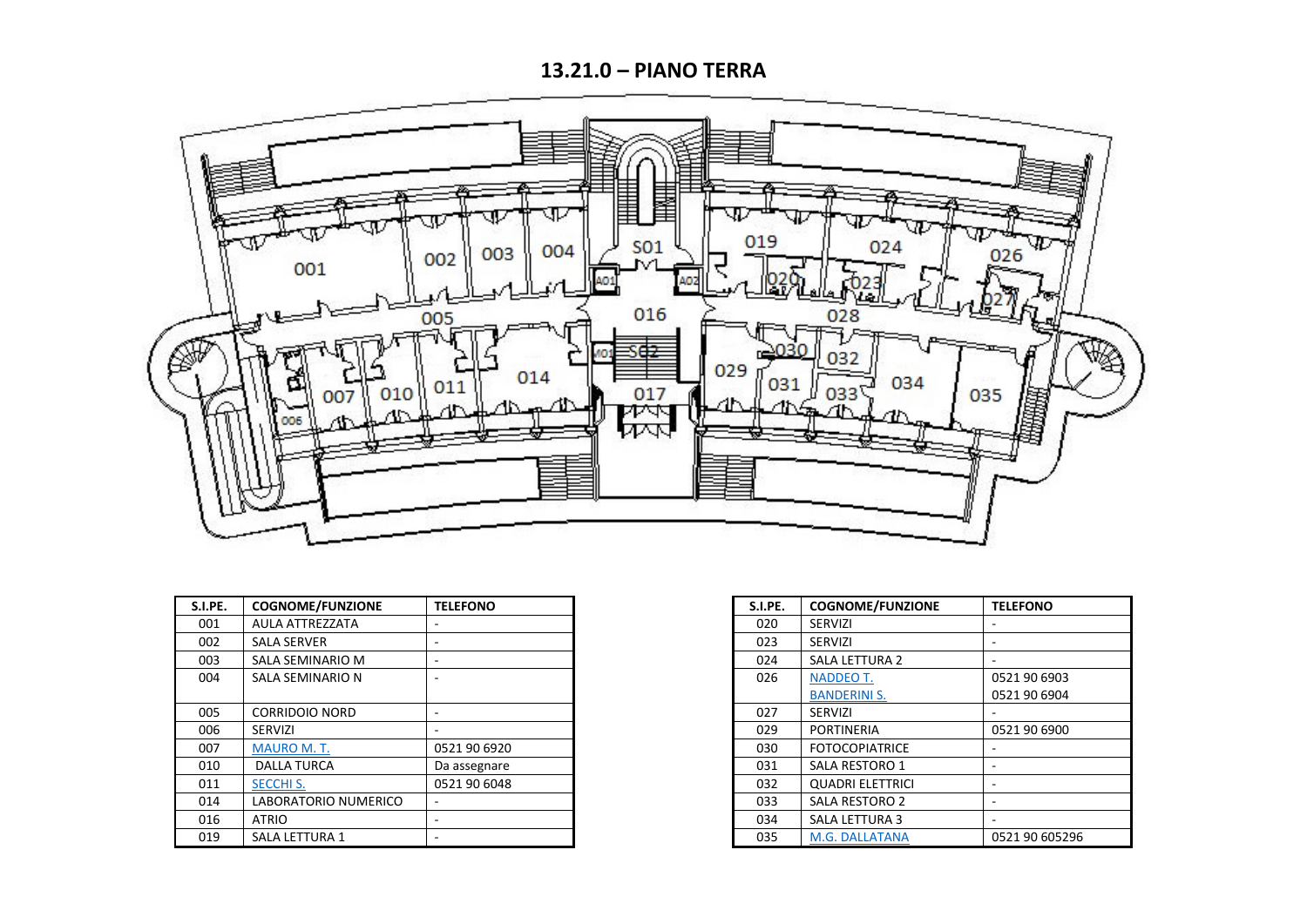

| S.I.PE. | <b>COGNOME/FUNZIONE</b>    | <b>TELEFONO</b> | S.I.PE. | <b>COGNOME/FUNZIONE</b>     |  |
|---------|----------------------------|-----------------|---------|-----------------------------|--|
| S01     | <b>SCALE</b>               |                 | 032     | <b>MUSEO</b>                |  |
| 003     | AIMI A.                    | 0521 90 6944    | 034     | <b>MORINI F.</b>            |  |
| 005     | <b>DESIDERIO L.</b>        | 0521 90 6918    | 037     | <b>GUARDASONIC.</b>         |  |
| 009     | <b>BISI M.</b>             | 0521 90 6965    | 040     | <b>ZAFFANELLA E.</b>        |  |
| 011     | LAB.FISICA MAT. (ex Spiga) | 0521 90 6915    | 043     | ex Rossi G.                 |  |
| 013     | <b>DIREZIONE</b>           | 0521 90 6901    | 046     | <b>BERGENTI F.</b>          |  |
| 015     | <b>SERVIZI</b>             |                 | 049     | DAL PALU' A.                |  |
| 018     | <b>STAMPANTE</b>           |                 | 052     | STUDIO DOTTORANDI           |  |
|         |                            |                 |         | Di Credico G., PICCININI M. |  |
| 020     | LAB. ANALISI NUMERICA E    | 0521 90 6969    | 055     | <b>STUDIO VISITATORI</b>    |  |
|         | MATEMATICA APPLICATA       |                 |         |                             |  |
| 023     | <b>GROPPI M.</b>           | 0521 90 6955    | 058     | <b>BERTINI F.</b>           |  |
|         |                            |                 |         |                             |  |
| 026     | MARTALO' GIORGIO           | 0521 90 6905    | 061     | <b>ARCERI V.</b>            |  |
| 029     | SEGRETERIA DIDATTICA:      |                 | 064     | <b>MONICA S.</b>            |  |
|         | <b>BONAMARTINI G.</b>      | 0521 03 4157    |         | <b>BERETTA D.</b>           |  |
|         |                            |                 |         | <b>IOTTI</b>                |  |
| 031     | <b>SERVIZI</b>             |                 | 067     | locale stampante            |  |

| S.I.PE. | <b>COGNOME/FUNZIONE</b>    | <b>TELEFONO</b> | S.I.PE. | <b>COGNOME/FUNZIONE</b>     | <b>TELEFONO</b> |
|---------|----------------------------|-----------------|---------|-----------------------------|-----------------|
| S01     | <b>SCALE</b>               |                 | 032     | <b>MUSEO</b>                |                 |
| 003     | AIMI A.                    | 0521 90 6944    | 034     | <b>MORINI F.</b>            | 0521 90 6919    |
| 005     | <b>DESIDERIO L.</b>        | 0521 90 6918    | 037     | <b>GUARDASONIC.</b>         | 0521 90 6956    |
| 009     | <b>BISIM.</b>              | 0521 90 6965    | 040     | <b>ZAFFANELLA E.</b>        | 0521 90 6963    |
| 011     | LAB.FISICA MAT. (ex Spiga) | 0521 90 6915    | 043     | ex Rossi G.                 | 0521 90 6909    |
| 013     | <b>DIREZIONE</b>           | 0521 90 6901    | 046     | <b>BERGENTI F.</b>          | 0521 90 6929    |
| 015     | <b>SERVIZI</b>             |                 | 049     | DAL PALU' A.                | 0521 90 6962    |
| 018     | <b>STAMPANTE</b>           |                 | 052     | STUDIO DOTTORANDI           | 0521 90 6960    |
|         |                            |                 |         | Di Credico G., PICCININI M. |                 |
| 020     | LAB. ANALISI NUMERICA E    | 0521 90 6969    | 055     | <b>STUDIO VISITATORI</b>    | 0521 90 6925    |
|         | MATEMATICA APPLICATA       |                 |         |                             |                 |
| 023     | <b>GROPPIM.</b>            | 0521 90 6955    | 058     | <b>BERTINI F.</b>           | 0521 90 6936    |
|         |                            |                 |         |                             |                 |
| 026     | MARTALO' GIORGIO           | 0521 90 6905    | 061     | <b>ARCERI V.</b>            | 0521 90 6961    |
| 029     | SEGRETERIA DIDATTICA:      |                 | 064     | <b>MONICA S.</b>            | 0521 90 6913    |
|         | <b>BONAMARTINI G.</b>      | 0521 03 4157    |         | <b>BERETTA D.</b>           |                 |
|         |                            |                 |         | <b>IOTTI</b>                |                 |
| 031     | SERVIZI                    |                 | 067     | locale stampante            |                 |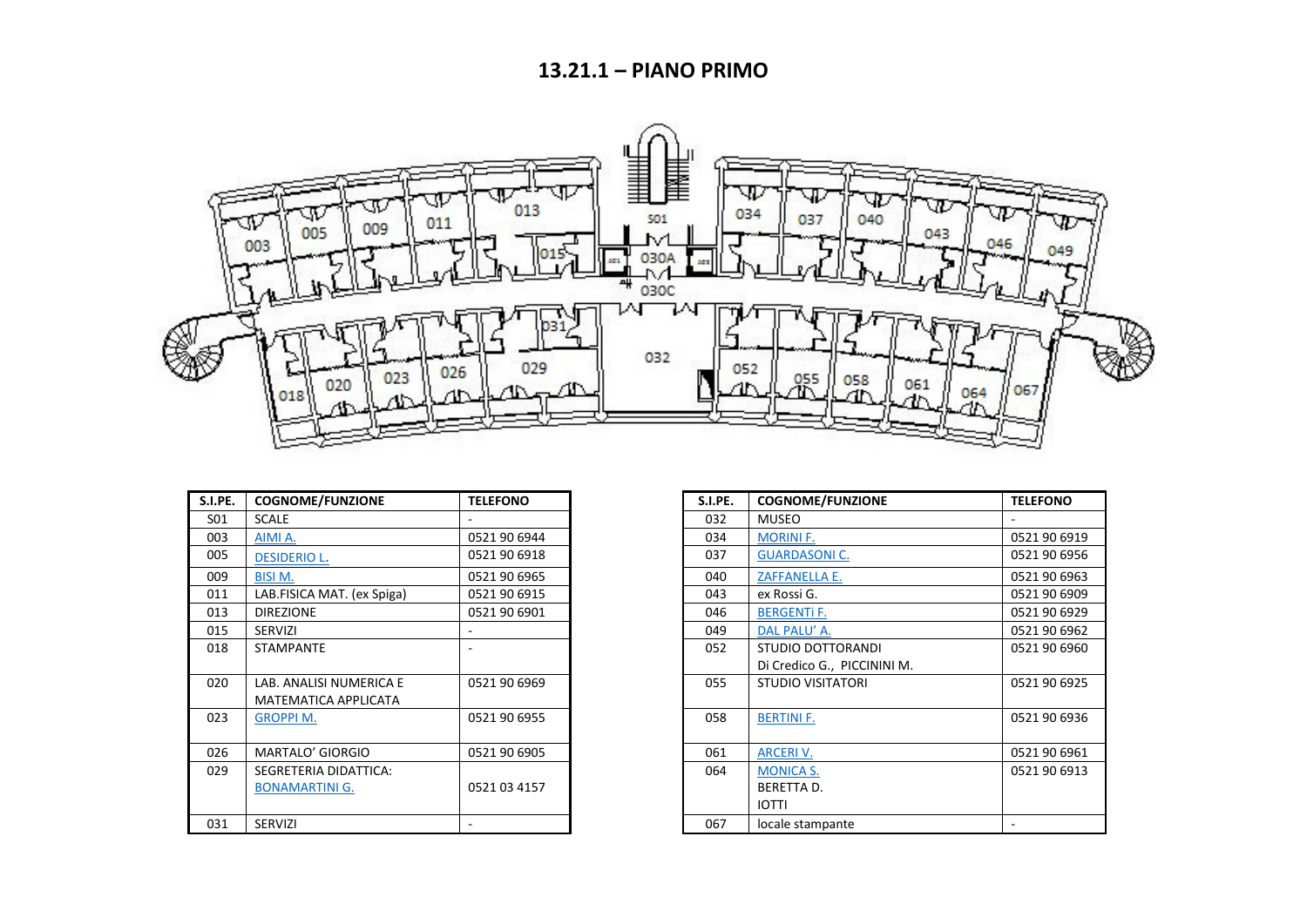## **13.21.2 - SECONDO PIANO**



| S.I.PE. | <b>COGNOME/FUNZIONE</b> | <b>TELEFONO</b> | S.I.PE. | <b>COGNOME/FUNZIONE</b> | <b>TELEFONO</b> |
|---------|-------------------------|-----------------|---------|-------------------------|-----------------|
| S01     | <b>SCALE</b>            |                 | 038     | <b>COMMON ROOM</b>      | 0521 906910     |
| 003     | NICOLODI L.             | 0521 90 6921    | 041     | <b>MINGIONE G.</b>      | 0521 90 6946    |
| 005     | SARACCO A.              | 0521 90 6945    | 043     | <b>APPEL A.</b>         | 0521 90 6563    |
| 009     | <b>MEDORIC.</b>         | 0521 90 6951    | 047     | <b>ACERBIE.</b>         | 0521 90 6947    |
| 011     | ZEDDA M.                | 0521 90 6949    | 049     | <b>BELLONI M.</b>       | 0521 90 6954    |
| 015     | STUDIO DOTTORANDI       | 0521 90 6199    | 053     | <b>COSCIA A.</b>        | 0521 90 6953    |
|         | De Fazio, Windare.J.,   |                 |         |                         |                 |
|         | Bignamini D.            |                 |         |                         |                 |
| 016     | SERVIZI                 |                 | 055     | <b>BARONIP.</b>         | 0521 90 6924    |
| 019     | <b>STAMPANTE</b>        |                 | 061     | DE FILIPPIS C.          | 0521 90 6964    |
| 021     | BENINI A. M.            | 0521 90 6952    | 063     | <b>CELADA P.</b>        | 0521 90 6923    |
| 025     | <b>TOMASSINI A.</b>     | 0521 90 6970    | 067     | <b>MUCCI D.</b>         | 0521 90 6959    |
| 027     | Lab. GEOMETRIA          | 0521 90 6906    | 069     | <b>PALATUCCI G.</b>     | 0521 90 6914    |
|         | Marini S.               |                 |         |                         |                 |
| 031     | <b>BAGNARA R.</b>       | 0521 90 6917    | 073     | <b>MORINI M.</b>        | 0521 90 6935    |
| 033     | F.M. LAB                | 0521 90 6917    | 075     | locale stampante        |                 |

| <b>TELEFONO</b> | S.I.PE. | <b>COGNOME/FUNZIONE</b> | <b>TELEFONO</b> |
|-----------------|---------|-------------------------|-----------------|
|                 | 038     | <b>COMMON ROOM</b>      | 0521 906910     |
| 0521 90 6921    | 041     | <b>MINGIONE G.</b>      | 0521 90 6946    |
| 0521 90 6945    | 043     | <b>APPEL A.</b>         | 0521 90 6563    |
| 0521 90 6951    | 047     | ACERBIE.                | 0521 90 6947    |
| 0521 90 6949    | 049     | <b>BELLONI M.</b>       | 0521 90 6954    |
| 0521 90 6199    | 053     | COSCIA A.               | 0521 90 6953    |
|                 |         |                         |                 |
|                 |         |                         |                 |
|                 | 055     | <b>BARONI P.</b>        | 0521 90 6924    |
|                 | 061     | DE FILIPPIS C.          | 0521 90 6964    |
| 0521 90 6952    | 063     | <b>CELADA P.</b>        | 0521 90 6923    |
| 0521 90 6970    | 067     | <b>MUCCI D.</b>         | 0521 90 6959    |
| 0521 90 6906    | 069     | <b>PALATUCCI G.</b>     | 0521 90 6914    |
|                 |         |                         |                 |
| 0521 90 6917    | 073     | <b>MORINI M.</b>        | 0521 90 6935    |
| 0521 90 6917    | 075     | locale stampante        |                 |